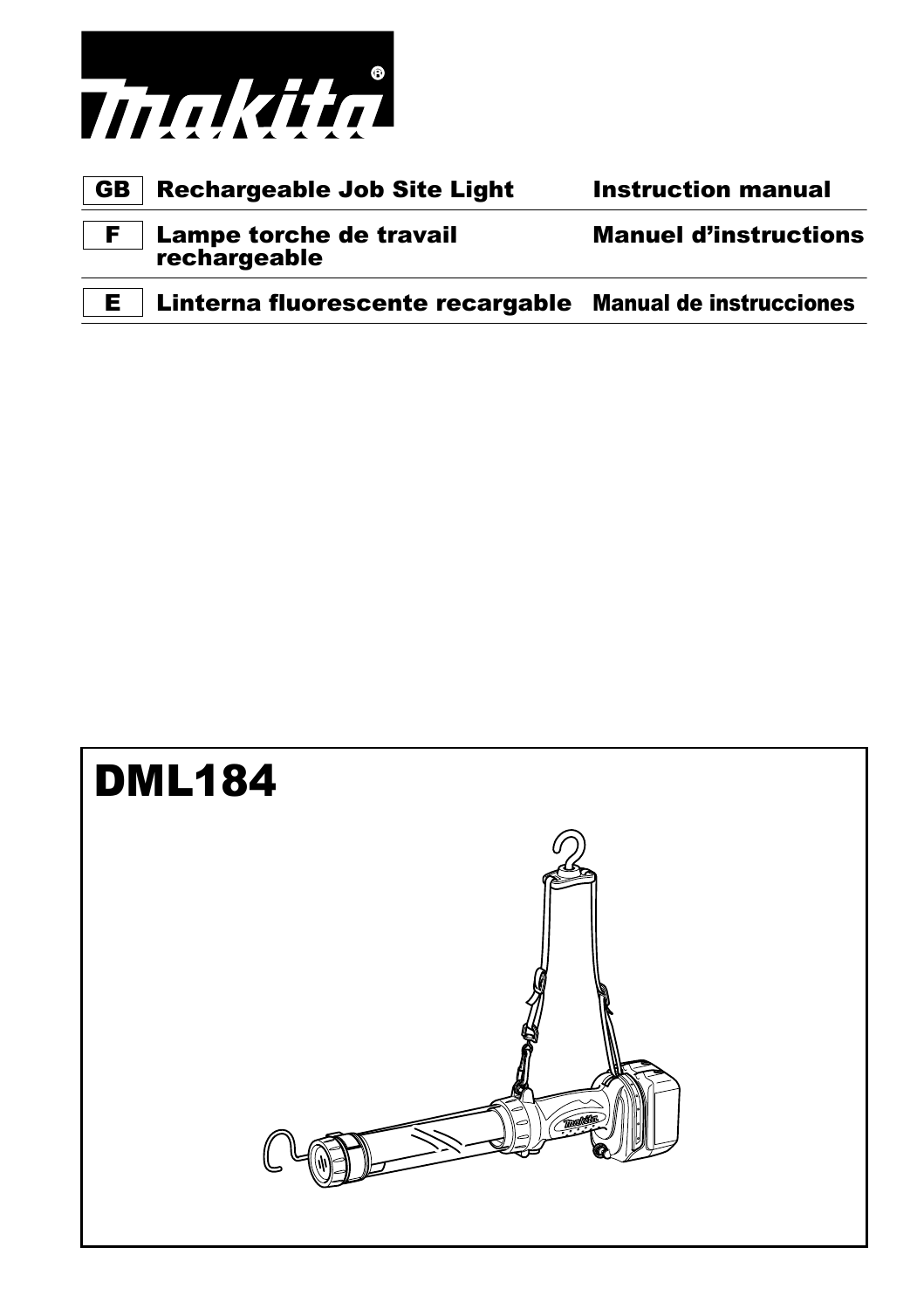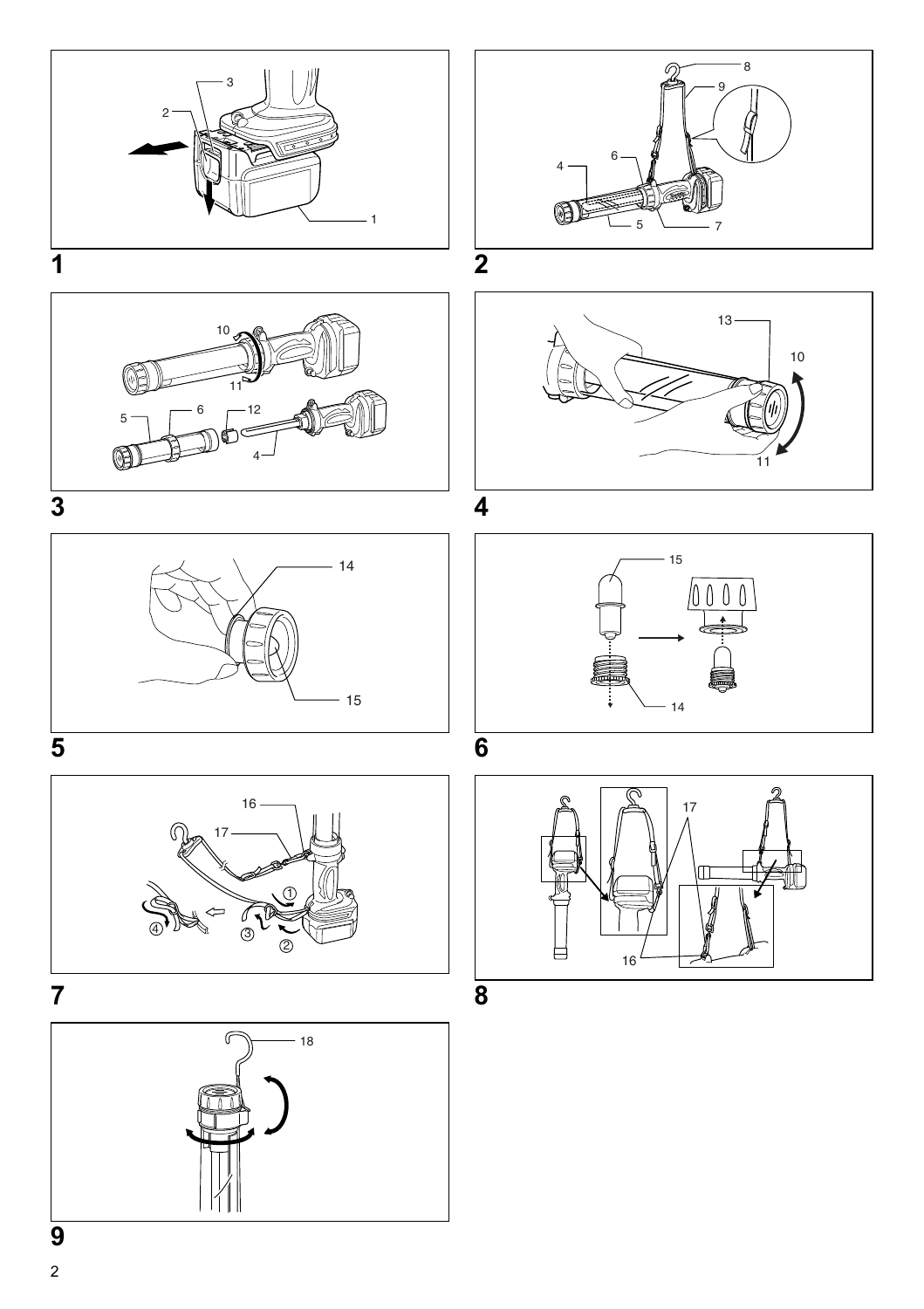#### **Symbols**

The following show the symbols used for the equipment. Be sure that you understand their meaning be-fore use.

#### **Symboles**

Les symboles utilisés pour l'appareil sont indiqués ci-dessous. Assurez-vous d'avoir bien compris leur signification avant l'utilisation.

#### **Símbolos**

Se utilizan los siguientes símbolos para el equipo. Asegúrese de que comprende su significado antes del uso.



❏ Read instruction manual.

❏ Veuillez lire le manuel d'instructions.

❏ Lea el manual de instrucciones.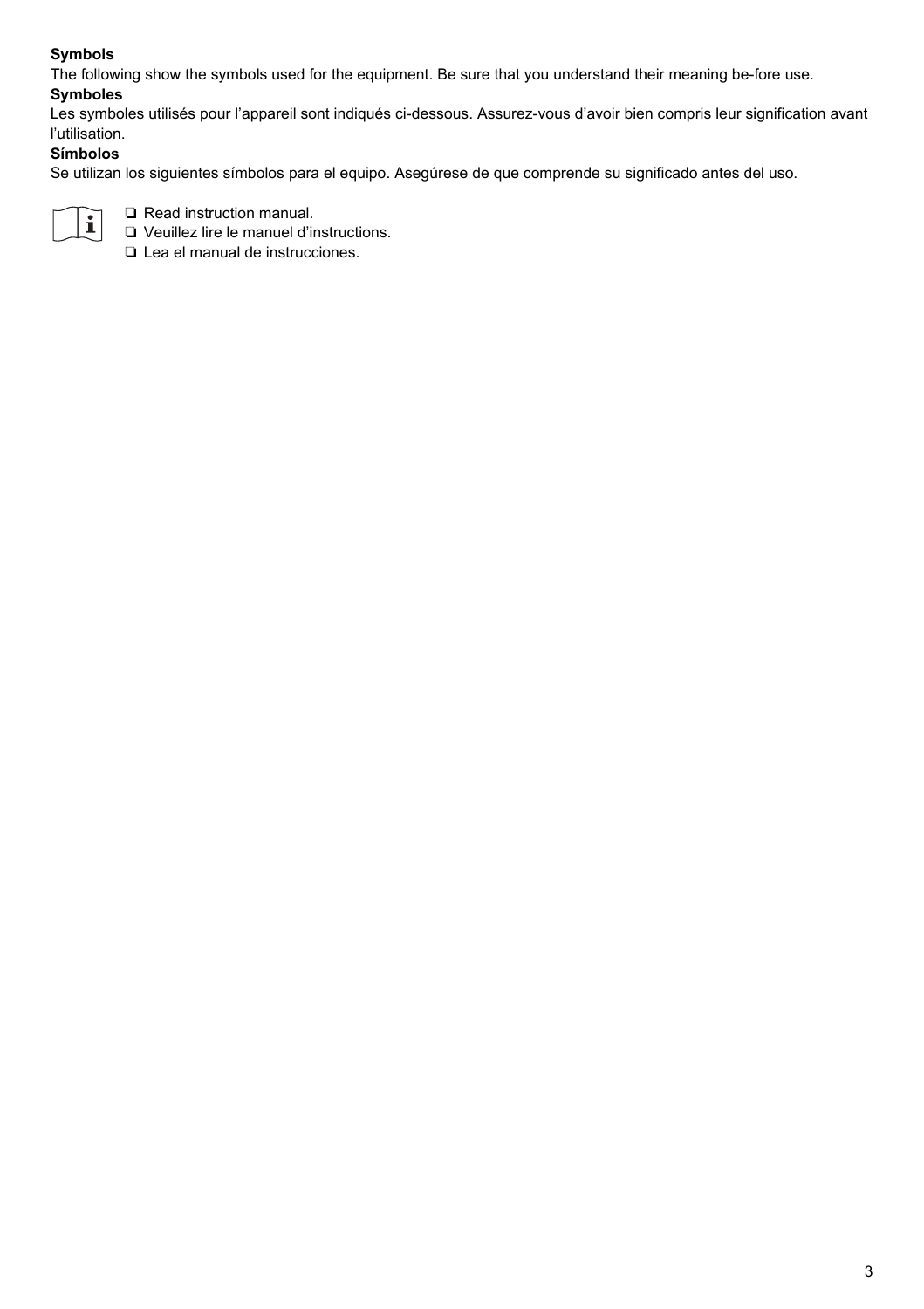#### **ENGLISH**

#### **Diagram Legend**

- 1. Battery
- 2. Battery Release Button
- 3. Red Area
- 4. Fluorescent Tube
- 5. Lamp Cover
- 6. Screw Ring
- 7. Switch
- 8. Strap Hook
- 9. Strap
- 10. Loosen
- 11. Tighten
- 12. Flourescent Tube Cap
- 13. Flashlight Cover
- 14. Flashlight Bulb Holder
- 15. Flashlight Bulb
- 16. Rings for Strap Clip Attachment
- 17. Metal Strap Clip
- 18. Metal Hang Hook

## **SPECIFICATIONS**

| Model                          | <b>DML184</b>                                 |                                                                                     |                         |                           |                   |
|--------------------------------|-----------------------------------------------|-------------------------------------------------------------------------------------|-------------------------|---------------------------|-------------------|
| Fluorescent tube               | Compact FL13 W                                |                                                                                     |                         |                           |                   |
| <b>Bulb</b>                    | 18 V 0.2 A                                    |                                                                                     |                         |                           |                   |
| Dimensions<br>(Without battery | Hook is lengthened<br>$(L \times W \times H)$ | 450 mm $\times$ 95 mm $\times$ 78 mm<br>$(17-3/4" \times 3-3/4" \times 3-1/16")$    |                         |                           |                   |
| cartridge)                     | Hook is compressed<br>$(L \times W \times H)$ | $370$ mm $\times$ 95 mm $\times$ 78 mm<br>$(14-9/16" \times 3-3/4" \times 3-1/16")$ |                         |                           |                   |
| Standard battery cartridge     |                                               | <b>BL1415</b>                                                                       | BL1430/<br>BL1440       | BL1815/<br><b>BL1815N</b> | BL1830/<br>BL1840 |
| Net weight                     | 0.75 kg<br>$(1.65$ lbs)                       | $0.95$ kg<br>$(2.09$ lbs)                                                           | 0.78 kg<br>$(1.72$ lbs) | 1.07 kg<br>$(2.36$ lbs)   |                   |
| Rated voltage                  |                                               | D.C. 14.4 V<br>D.C. 18 V                                                            |                         |                           |                   |

• Due to our ongoing research and development, the specifications herein are subject to change without notice.

• Note: Specifications may differ from country to country.

### **IMPORTANT SAFETY INSTRUCTIONS**

#### **WARNING:**

When using electric tools, basic safety precautions should always be followed to reduce the risk of fire, electric shock, and personal injury. Some basic safety precautions are as follows:

## **READ ALL INSTRUCTIONS.**

- 1. Read this instruction manual and the charger instruction manual carefully before use.
- 2. This Job site light is not waterproof. Do not use it in damp or wet locations. Do not expose it to rain or snow. Do not wash it in water.
- 3. A short-circuit can cause a large current flow, overheating, possible burns and even damage.
	- (1) Do not touch the inside of the Job site light with tweezers, metal tools, etc.
	- (2) Do not touch the battery terminals with any conductive material.
	- (3) Avoid storing the battery in a container with any metal objects such as nails, coins, etc.
- 4. Never expose the battery to flames, fire or significant heat. Breakage may cause release of dangerous material.
- 5. If battery chemicals get into your eyes, rinse them out with water and seek medical attention right away. It may result in loss of your eyesight.
- 6. If operating time has become excessively shorter, stop operating immediately. It may result in a risk of overheating, possible burns and even an explosion.
- 7. Be careful not to drop, shake or strike the battery.
- 8. When the tool is not in use, always switch off and remove the battery from the tool.
- 9. Do not store the tool and battery in locations where the temperature may reach or exceed 50°C (122°F).
- 10. Do not give the tool a shock by dropping, striking, etc.
- 11. Do not expose the light to eyes continuously. It may hurt them.
- 12. Do not cover or clog the lit tool with cloth or carton, etc. It may create a risk of starting a fire.
- 13. Switch off the light immediately when the lamp light is low. If you leave the lamp switched on, the battery capacity may decrease.
- 14. Do not disassemble the charger or battery; take it to a qualified serviceman when service or repair is required. Incorrect reassembly may result in a risk of electric shock or fire.
- 15. If any problem develops, consult your nearest Makita Service Center or dealer. Maintenance or repairs should be carried out by Makita Authorized Service Centers to maintain product safety and reliability.
- 16. If you notice that the tool is hot or is not functioning correctly, consult your nearest Makita Service Center or dealer.

## **SAVE THESE INSTRUCTIONS.**

## **FUNCTIONAL DESCRIPTION Charging**

Charge the battery with the Makita charger before use.

 $\overline{A}$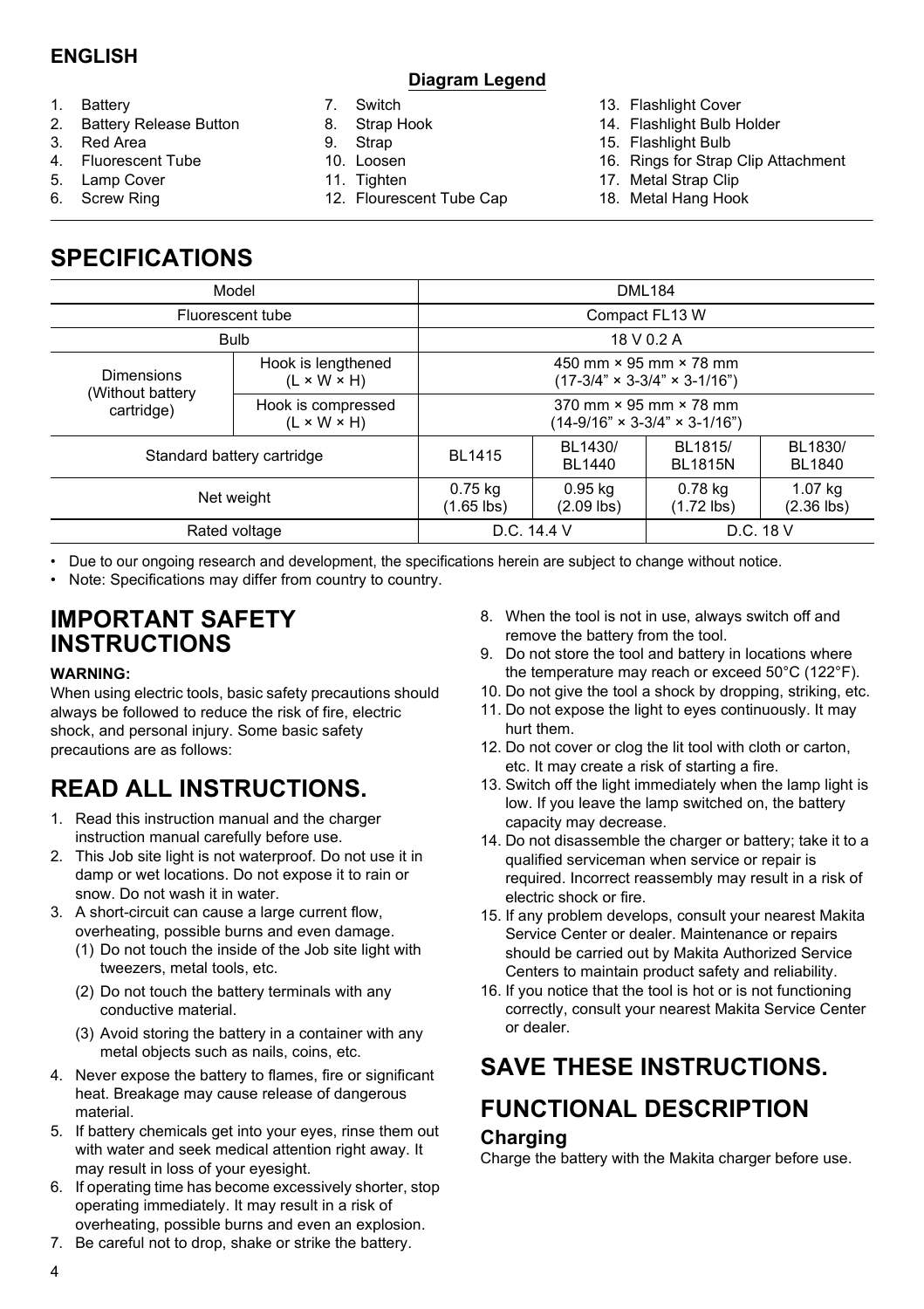The following table indicates the operating time on a single charge.

|               |         | Battery<br>cartridge | Operating time      |                      |  |
|---------------|---------|----------------------|---------------------|----------------------|--|
| Model         | Voltage |                      | Fluorescent<br>tube | Bulb                 |  |
|               |         | <b>BL1815</b>        | Approx.<br>120 min  | Approx.<br>320 min   |  |
|               | 18 V    | <b>BL1815N</b>       | Approx.<br>150 min  | Approx.<br>400 min   |  |
|               | 14.4 V  | <b>BL1830</b>        | Approx.<br>260 min  | Approx.<br>700 min   |  |
| <b>DML184</b> |         | <b>BL1840</b>        | Approx.<br>360 min  | Approx.<br>980 min   |  |
|               |         | <b>BL1415</b>        | Approx.<br>120 min  | Approx.<br>370 min   |  |
|               |         | <b>BL1430</b>        | Approx.<br>260 min  | Approx.<br>800 min   |  |
|               |         | BL1440               | Approx.<br>410 min  | Approx.<br>1.260 min |  |

#### **Installing or removing the battery (Fig. 1)**

- Always switch off the tool before insertion or removal of the battery.
- To remove the battery, slide the white battery release button down on the front of the battery and withdraw the battery from the tool.
- To insert the battery, align the tongue on the battery with the groove in the housing and slip it into place. Always insert it all the way until it locks in place with a little click. If you can see the red part on the upper side of the button, it is not locked completely. Insert it fully until the red part cannot be seen. If not, it may accidentally fall out of the tool, causing injury to you or someone around you.
- Do not use force when inserting the battery. If the battery does not slide in easily, it is not being inserted correctly.

#### **Switch Modes (Fig. 2)**

First, depress the switch to turn on only the flourescent lamp.

Second, if you depress the switch again, the flourescent lamp is switched off and only the flashlight at the top turns on.

Third, depress the switch to turn off the flashlight.



## **ASSEMBLY**

# **Replacing the Fluorescent Tube (Fig. 3)**

#### **CAUTION:**

- Do not give the fluorescent tube a shock or mar it. It may cause the glass to break and result in a serious personal injury.
- Do not touch the fluorescent tube while it is in use or immediately after putting out light. You may get burned.
- Always be sure that the battery is removed before replacing the fluorescent tube or performing other maintenance.
- 1. Loosen the screw ring fully.
- 2. Pull the lamp cover straight out of the main unit.
- 3. Remove the cap from the fluorescent tube.
- 4. Pull out the fluorescent tube.

Then replace with a new Makita fluorescent tube.

Follow the procedure below to reassemble the lamp.

- 1. Insert the cap into the top of a new fluorescent tube.
- 2. Insert the lamp cover so that the slits on the lamp cover fit into the protrusion on the tool.
- 3. Insert the fluorescent tube into the tool.
- 4. Tighten the screw ring firmly.

#### **Replacing the Flashlight Bulb (Fig. 4, 5 & 6) CAUTION:**

- The bulb is very hot immediately after operation. Wait until the bulb cools off before attempting to replace it.
- Always use the bulb specified only for DML184.
- 1. Remove the flashlight cover by turning it counterclockwise. Then remove the reflector together with the bulb.
- 2. Remove the bulb holder by loosening it. Turn the protruding part of bulb counterclockwise from its back and remove the bulb.
- 3. Replace the bulb with a new one.
	- Insert the new bulb into the bulb holder.
	- Secure the bulb holder by screwing the bulb holder into the reflector.
- 4. Tighten the flashlight cover firmly.

#### **Strap (Fig. 7 & 8)**

Install the strap on the tool by following the numbered steps in Figure 7. (Fig. 7)

The Job Site light can hang from the strap in two basic positions, upside down or horizontal. To hang the light in the upside down position, attach the metal clip of the strap to the rung at the bottom of the grip. To hang the light in the horizontal position, attach the metal clip of the strap to the rung at the top of the grip. (Fig. 8)

#### **Metal hook (Fig. 9)**

Pivot the metal hook upright before using it. The hook can be turned at 360° and removed.

## **MAINTENANCE**

To maintain product safety and reliability, repairs and maintenance should be carried out by a Makita Authorized Service Center.

## **ACCESSORIES**

#### **CAUTION:**

These accessories or attachments are recommended for use with your Makita tool specified in this manual. The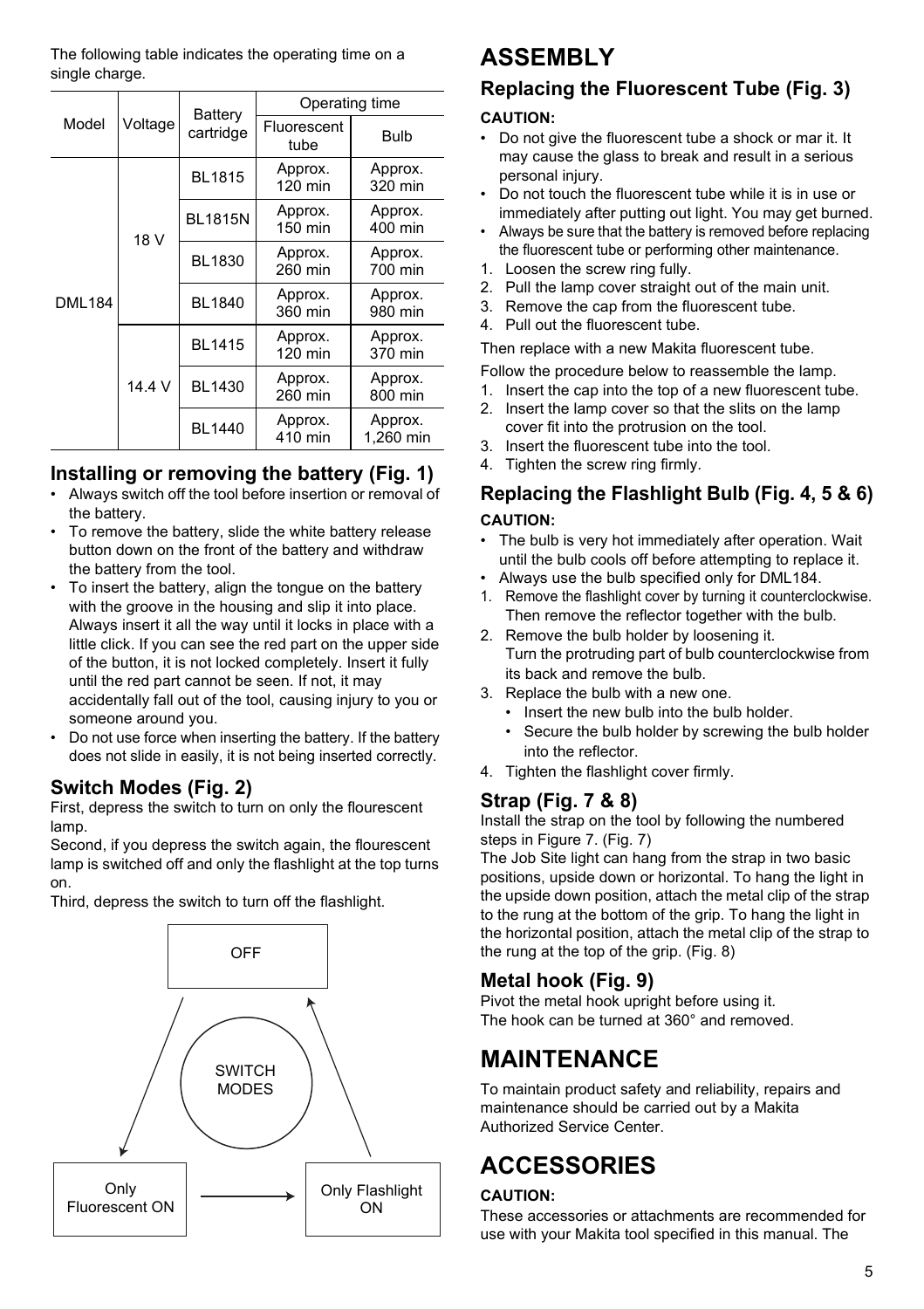use of any other accessories or attachments might present a risk of injury to persons. The accessories or attachments should be used only in the proper and intended manner.

- Bulb set (2 pcs.)
- Fluorescent tube
- Shoulder strap
- Various types of Makita genuine batteries and chargers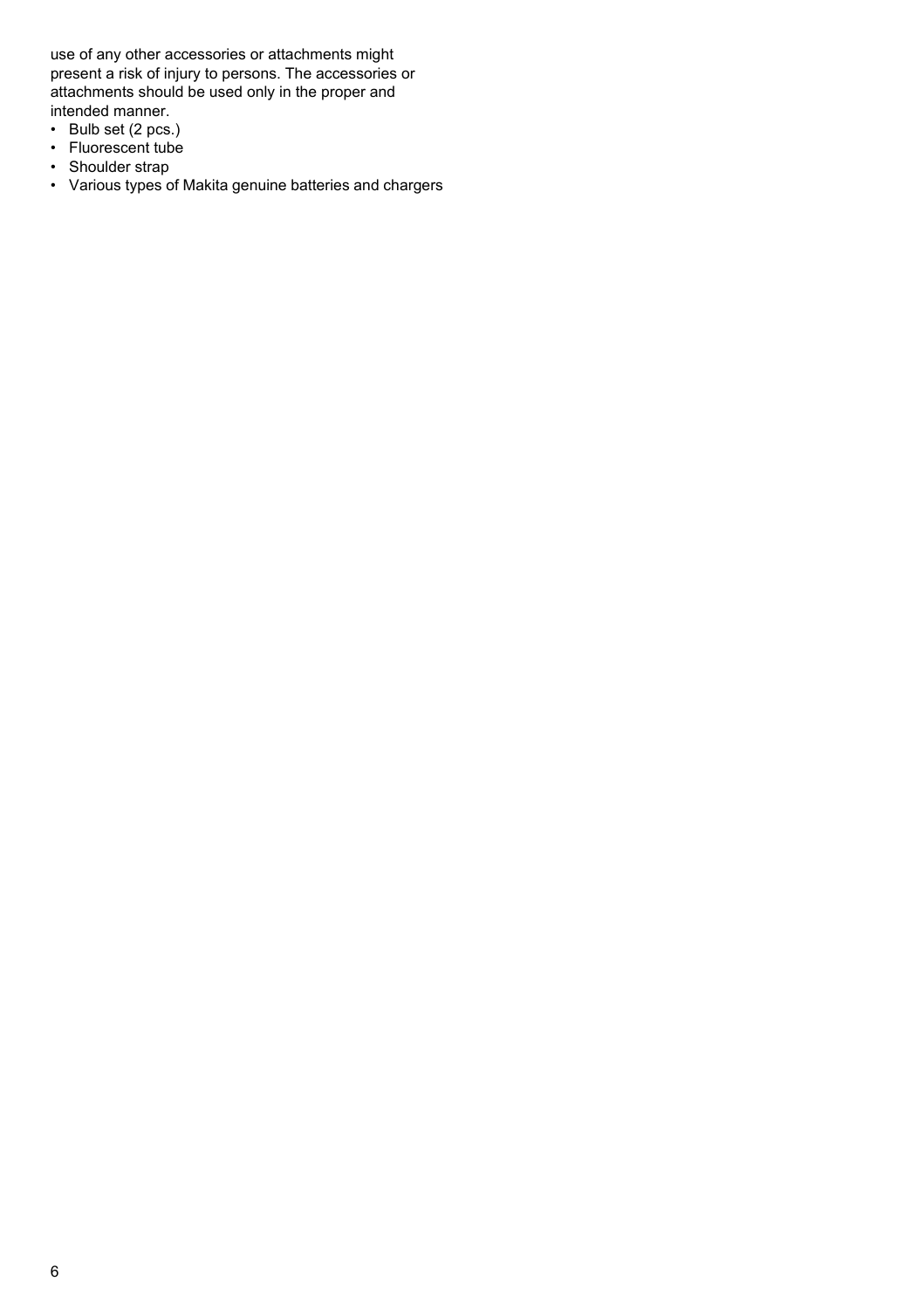#### **FRANÇAIS**

#### **Légende du schéma**

- 1. Batterie
- 2. Bouton de libération de la batterie
- 3. Partie rouge
- 4. Tube fluorescent
- 5. Couvercle de lampe
- 6. Bague à pas de vis
- 7. Interrupteur
- 8. Crochet de bandoulière
- 9. Courroie
- 10. Desserrer
- 11. Serrer
- 12. Capuchon de tube fluorescent
- 13. Couvercle de lampe torche
- 14. Porte-ampoule de la lampe torche
- 15. Ampoule de lampe torche
- 16. Anneaux de l'attache de bandoulière
- 17. Attache de bandoulière métallique
- 18. Crochet métallique

# **SPÉCIFICATIONS**

| Modèle             | <b>DML184</b>                               |                                                                                     |                           |                           |                          |
|--------------------|---------------------------------------------|-------------------------------------------------------------------------------------|---------------------------|---------------------------|--------------------------|
| Tube fluorescent   | Compact FL13 W                              |                                                                                     |                           |                           |                          |
| Ampoule            | 18 V 0.2 A                                  |                                                                                     |                           |                           |                          |
| <b>Dimensions</b>  | Crochet déplié<br>$(L \times P \times H)$   | 450 mm $\times$ 95 mm $\times$ 78 mm<br>$(17-3/4" \times 3-3/4" \times 3-1/16")$    |                           |                           |                          |
| (sans la batterie) | Crochet comprimé<br>$(L \times P \times H)$ | $370$ mm $\times$ 95 mm $\times$ 78 mm<br>$(14-9/16" \times 3-3/4" \times 3-1/16")$ |                           |                           |                          |
| Batterie standard  |                                             | <b>BL1415</b>                                                                       | BL1430/<br>BL1440         | BL1815/<br><b>BL1815N</b> | BL1830/<br><b>BL1840</b> |
| Poids net          |                                             | 0,75 kg<br>$(1,65$ lbs)                                                             | $0.95$ kg<br>$(2,09$ lbs) | 0,78 kg<br>$(1,72$ lbs)   | 1,07 kg<br>$(2,36$ lbs)  |
| Tension nominale   |                                             | C.C. 14.4 V<br>$C.C.$ 18 $V$                                                        |                           |                           |                          |

• Étant donné la recherche et le développement en cours, les spécifications contenues dans ce manuel sont sujettes à modification sans préavis.

• Note : Les spécifications peuvent varier d'un pays à l'autre.

### **IMPORTANTES CONSIGNES DE SÉCURITÉ**

#### **MISE EN GARDE :**

Lors de l'utilisation d'outils électriques, il faut toujours prendre des précautions élémentaires de sécurité pour réduire les risques d'incendie, de choc électrique et de blessure. Voici quelques-unes de ces précautions élémentaires de sécurité :

### **LISEZ TOUTES LES INSTRUCTIONS.**

- 1. Avant l'utilisation, lisez attentivement le manuel d'instructions de l'outil et celui du chargeur.
- 2. Cette lampe torche de travail n'est pas à l'épreuve de l'eau. Ne l'utilisez pas dans les endroits humides ou mouillés. Évitez de l'exposer à la pluie ou à la neige. Ne la lavez pas à l'eau.
- 3. Un court-circuit peut causer un fort courant, une surchauffe, parfois des brûlures et même des dommages à l'outil.
	- (1) Ne touchez pas l'intérieur de la lampe de poche de travail avec des brucelles ou tout autre outil en métal.
	- (2) Ne touchez les bornes de batterie avec aucun matériau conducteur.
	- (3) Évitez de ranger la batterie dans un conteneur avec tout objet métallique tel que des clous, des pièces de monnaie, etc.
- 4. N'exposez jamais la batterie à des flammes, à un feu ou à une chaleur considérable. En éclatant la batterie risquerait de libérer des substances dangereuses.
- 5. Si des produits chimiques de la batterie pénètrent dans vos yeux, rincez-les avec de l'eau et consultez immédiatement un médecin. Il y a risque de perte de la vue.
- 6. Cessez immédiatement l'utilisation si le temps de fonctionnement devient excessivement court. Il y a risque de surchauffe et de brûlures, voire d'explosion.
- 7. Évitez d'échapper, secouer ou heurter la batterie.
- 8. Après l'utilisation, mettez toujours l'outil hors tension et retirez la batterie.
- 9. Ne rangez pas l'outil ou la batterie dans des endroits où la température risque d'atteindre ou de dépasser 50°C (122°F).
- 10. Évitez de faire subir tout choc à l'outil en l'échappant, en le heurtant, etc.
- 11. Évitez toute exposition continue des yeux à la lumière de la lampe. Il y a risque de blessure.
- 12. Évitez de recouvrir ou de boucher l'outil allumé avec un linge, une boîte de carton, etc. Cela risquerait de déclencher un incendie.
- 13. Éteignez l'outil immédiatement lorsque la lumière de la lampe devient faible. La capacité de la batterie risque de diminuer si vous laissez la lampe allumée.
- 14. Ne démontez ni le chargeur ni la batterie ; apportezles chez un réparateur agréé lorsqu'elle a besoin d'entretien ou d'une réparation. Un remontage incorrect peut entraîner un choc électrique ou un incendie.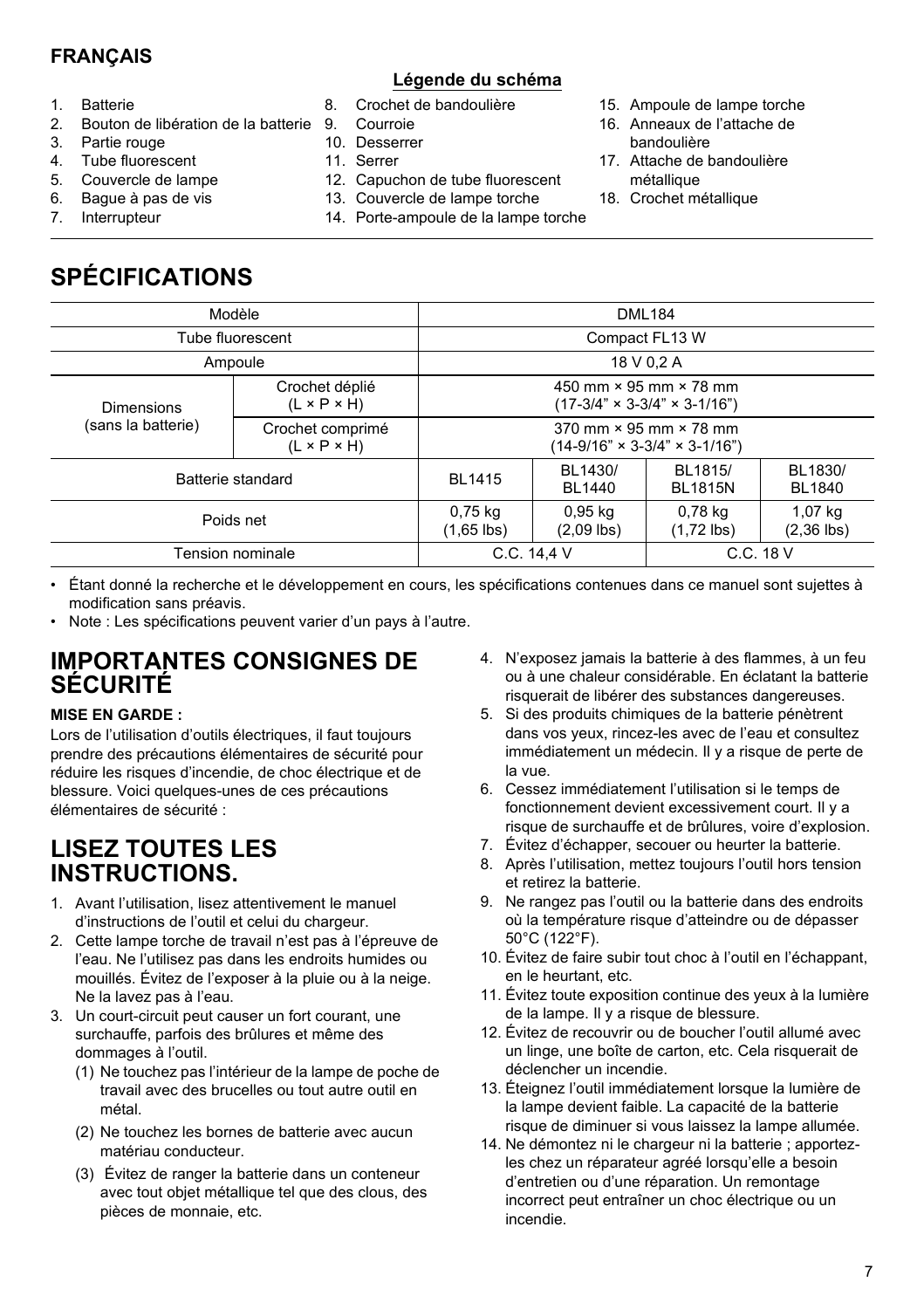- 15. Si un problème survient, consultez le Centre de service après-vente ou le revendeur Makita le plus près. L'entretien et les réparations doivent être effectués par un centre de service agréé Makita pour assurer le fonctionnement sûr et fiable du produit.
- 16. Si vous constatez que l'outil chauffe ou ne fonctionne pas correctement, informez-vous auprès de votre centre de service Makita le plus près ou de votre détaillant.

## **CONSERVEZ CES INSTRUCTIONS.**

## **DESCRIPTION DU FONCTIONNEMENT**

#### **Charge**

Avant l'utilisation, chargez la batterie au moyen du chargeur Makita.

Le tableau suivant indique le temps de fonctionnement par charge.

| Modèle        | Tension | <b>Batterie</b> | Temps de<br>fonctionnement |                      |  |
|---------------|---------|-----------------|----------------------------|----------------------|--|
|               |         |                 | Tube<br>fluorescent        | Ampoule              |  |
|               | 18 V    | <b>BL1815</b>   | Environ<br>120 min         | Environ<br>320 min   |  |
|               |         | <b>BL1815N</b>  | Environ<br>150 min         | Environ<br>400 min   |  |
|               |         | <b>BL1830</b>   | Environ<br>260 min         | Environ<br>700 min   |  |
| <b>DML184</b> |         | <b>BL1840</b>   | Environ<br>360 min         | Environ<br>980 min   |  |
|               |         | <b>BL1415</b>   | Environ<br>120 min         | Environ<br>370 min   |  |
|               | 14,4 V  | BL1430          | Environ<br>260 min         | Environ<br>800 min   |  |
|               |         | <b>BL1440</b>   | Environ<br>410 min         | Environ<br>1 260 min |  |

### **Installation ou retrait de la batterie (Fig. 1)**

- Mettez toujours l'outil hors tension avant d'insérer ou de retirer la batterie.
- Pour retirer la batterie, faites glisser le bouton blanc de libération de la batterie vers le bas à l'avant de la batterie puis enlevez la batterie de l'outil.
- Pour insérer la batterie, alignez sa languette sur la rainure pratiquée dans le boîtier, et glissez la batterie en place. Insérez-la toujours bien à fond, jusqu'à ce qu'elle se verrouille en émettant un léger clic. Si vous pouvez voir la partie rouge sur la face supérieure du bouton, la batterie n'est pas parfaitement verrouillée. Insérez-la à fond, jusqu'à ce que la partie rouge ne soit plus visible. Autrement, la batterie peut tomber accidentellement de l'outil, avec un risque de blessure pour vous ou toute personne se trouvant près de vous.
- N'insérez pas la batterie par la force. Si la batterie ne glisse pas facilement, c'est qu'elle n'est pas insérée correctement.

### **Modes de l'interrupteur (Fig. 2)**

Premièrement, enfoncez l'interrupteur pour allumer uniquement la lampe fluorescente.

Deuxièmement, si vous enfoncez de nouveau

l'interrupteur, la lampe fluorescente s'éteint et seule la lampe torche du dessus s'allume.

Troisièmement, enfoncez l'interrupteur pour éteindre la lampe torche.



## **ASSEMBLAGE**

#### **Remplacement du tube fluorescent (Fig. 3)**

#### **ATTENTION :**

- Ne pas frapper ou casser le tube fluorescent. Le verre risquerait de causer une grave blessure en éclatant.
- Ne touchez pas le tube fluorescent pendant son utilisation ou juste après l'avoir éteint. Vous pourriez vous brûler.
- Assurez-vous toujours que la batterie est retirée avant de remplacer le tube fluorescent ou d'effectuer tout autre travail d'entretien.
- 1. Serrez complètement la bague à pas de vis.
- 2. Tirez droit sur le couvercle de la lampe pour le retirer de la lampe torche.
- 3. Retirez le capuchon du tube fluorescent.
- 4. Enlevez le tube fluorescent.

Remplacez-le ensuite par un tube fluorescent neuf Makita.

Suivez la procédure ci-dessous pour remonter la lampe.

- 1. Insérez le capuchon dans la partie supérieure du tube fluorescent neuf.
- 2. Insérez le couvercle de la lampe de sorte que la partie saillante de l'outil pénètre dans les fentes du couvercle.
- 3. Insérez le tube fluorescent dans l'outil.
- 4. Serrez fermement la bague à pas de vis.

#### **Remplacement de l'ampoule de la lampe torche (Fig. 4, 5 et 6)**

#### **ATTENTION :**

• L'ampoule est très chaude immédiatement après l'utilisation. Attendez que l'ampoule ait refroidi avant de la remplacer.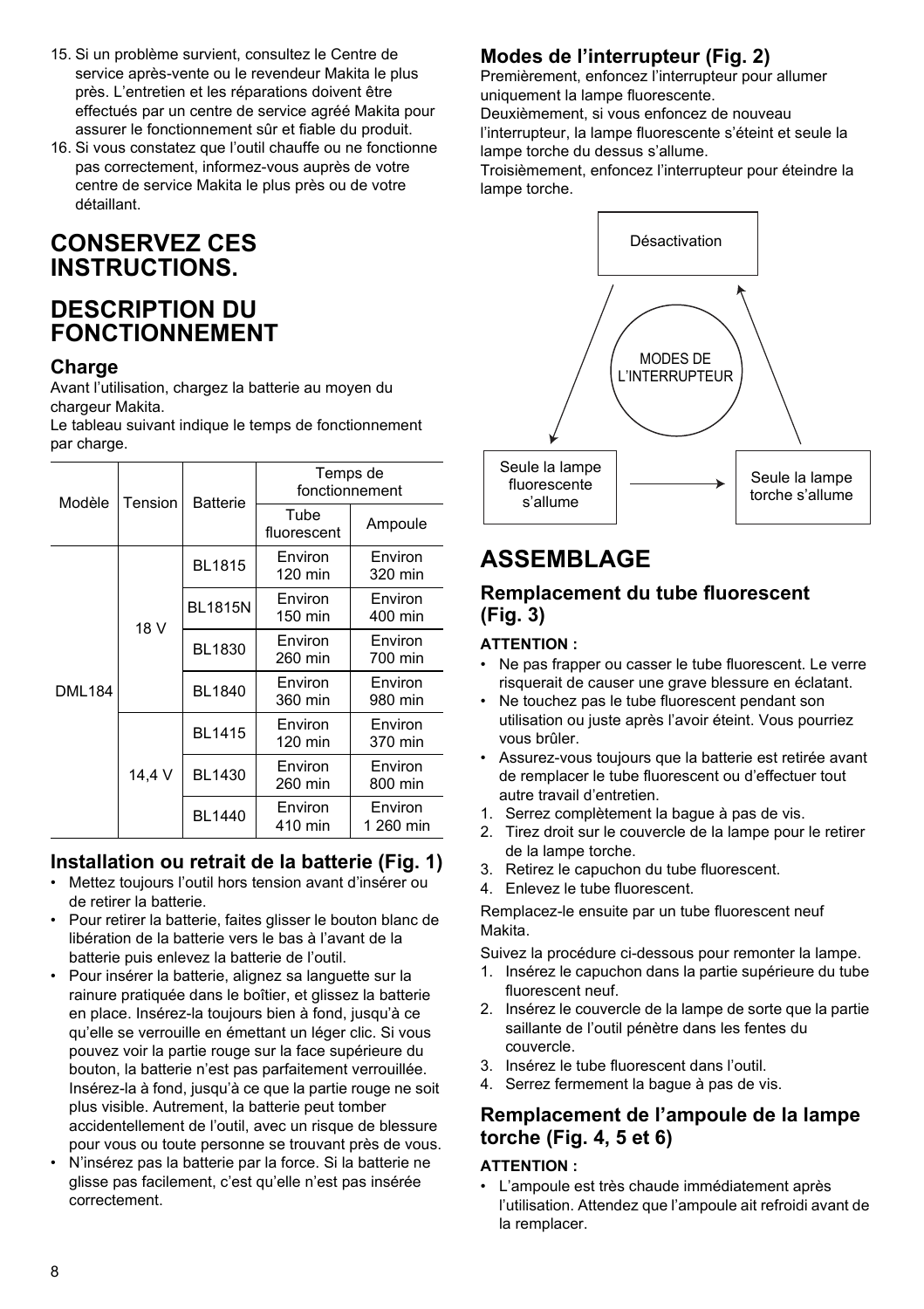- Utilisez toujours l'ampoule spécifiée uniquement pour le modèle DMI 184
- 1. Retirez le couvercle de la lampe torche en le tournant dans le sens contraire des aiguilles d'une montre. Retirez ensuite le réflecteur avec l'ampoule.
- 2. Desserrez le porte-ampoule pour le retirer. Tournez dans le sens inverse des aiguilles d'une montre la partie saillante de l'ampoule, par l'arrière, et retirez l'ampoule.
- 3. Remplacez l'ampoule par une neuve.
	- Insérez l'ampoule neuve dans le porte-ampoule.
	- Fixez le porte-ampoule en le vissant dans le réflecteur.
- 4. Serrez fermement le couvercle de la lampe torche.

### **Courroie (Fig. 7 et 8)**

Installez la bandoulière sur l'outil en suivant les étapes numérotées de la Figure 7. (Fig. 7) La lampe torche de travail peut être accrochée à la bandoulière en deux positions de base : tête en bas ou horizontalement. Pour accrocher la lampe torche la tête en bas, attachez la fixation métallique de la bandoulière à l'anneau qui se trouve au bas de la poignée. Pour accrocher la lampe torche horizontalement, attachez la fixation métallique de la bandoulière à l'anneau qui se trouve au haut de la poignée. (Fig. 8)

### **Crochet de métal (Fig. 9)**

Faites pivoter le crochet de métal vers le haut avant l'utilisation.

Le crochet peut être tourné de 360° et retiré.

## **ENTRETIEN**

Pour assurer le fonctionnement sûr et fiable du produit, les réparations et l'entretien doivent être effectués par un centre de service agréé Makita.

## **ACCESSOIRES**

#### **ATTENTION :**

Ces accessoires ou pièces complémentaires sont recommandés pour l'utilisation avec l'outil Makita spécifié dans ce manuel. L'utilisation de tout autre accessoire ou pièce complémentaire peut comporter un risque de blessure. Ces accessoires ou pièces complémentaires doivent être utilisés correctement, de la façon prévue.

- Ampoules (2)
- Tube fluorescent
- Bandoulière
- Les divers types de batteries et chargeurs authentiques Makita.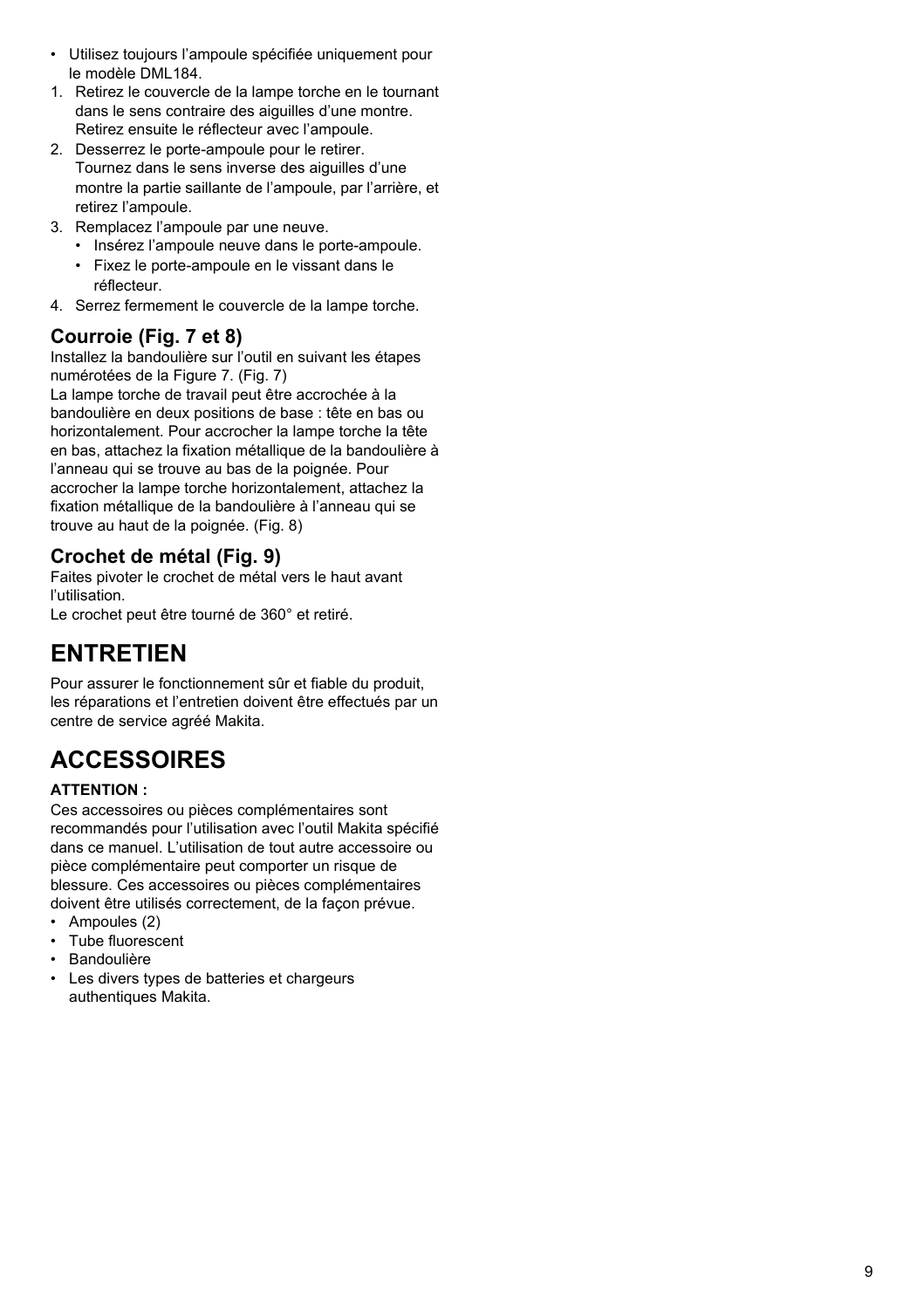## **ESPAÑOL**

#### **Leyenda del diagrama**

- 1. Batería
- 2. Botón de liberación de la batería
- 3. Área roja
- 4. Tubo fluorescente
- 5. Cubierta de la lámpara
- 6. Anillo de rosca
- 7. Interruptor
- 
- 8. Gancho de la correa
- 9. Correa
- 10. Aflojar
- 11. Apretar
- 12. Tapa del tubo fluorescente
- 13. Cubierta de la linterna
- 14. Portabombilla de la linterna
- 15. Bombilla de la linterna
- 16. Anillos para aditamento de broche de la correa
- 17. Broche metálico de la correa
- 18. Gancho metálico para colgar

## **ESPECIFICACIONES**

| Modelo                                    |                                                | <b>DML184</b>                                                                       |                           |                           |                          |
|-------------------------------------------|------------------------------------------------|-------------------------------------------------------------------------------------|---------------------------|---------------------------|--------------------------|
| Tubo fluorescente                         |                                                | Compacto FL 13 W                                                                    |                           |                           |                          |
| <b>Bombilla</b>                           |                                                | 18 V 0.2 A                                                                          |                           |                           |                          |
| <b>Dimensiones</b><br>(sin el cartucho de | Gancho extendido<br>$(La \times An \times Al)$ | 450 mm $\times$ 95 mm $\times$ 78 mm<br>$(17-3/4" \times 3-3/4" \times 3-1/16")$    |                           |                           |                          |
| batería)                                  | Gancho compreso<br>$(La \times An \times Al)$  | $370$ mm $\times$ 95 mm $\times$ 78 mm<br>$(14-9/16" \times 3-3/4" \times 3-1/16")$ |                           |                           |                          |
| Cartucho de batería estándar              |                                                | <b>BL1415</b>                                                                       | BL1430/<br><b>BL1440</b>  | BL1815/<br><b>BL1815N</b> | BL1830/<br><b>BL1840</b> |
| Peso neto                                 |                                                | 0,75 kg<br>$(1,65$ lbs)                                                             | $0.95$ kg<br>$(2,09$ lbs) | 0,78 kg<br>$(1,72$ lbs)   | 1,07 kg<br>$(2,36$ lbs)  |
| Voltaje nominal                           |                                                | CC de 18 V<br>CC de 14.4 V                                                          |                           |                           |                          |

• Debido a nuestra investigación y desarrollo constante, las especificaciones aquí dadas están sujetas a cambios sin previo aviso.

• Nota: las especificaciones pueden ser diferentes de un país a otro.

### **INSTRUCCIONES IMPORTANTES DE SEGURIDAD**

#### **ADVERTENCIA:**

Cuando utilice herramientas eléctricas, deberá siempre tomar las precauciones básicas para reducir el riesgo de incendios, descargas eléctricas y lesiones personales. Entre algunas de las precauciones básicas de seguridad se incluyen:

## **LEA TODAS LAS INSTRUCCIONES**

- 1. Lea este manual de instrucciones y el manual de instrucciones del cargador antes de su uso.
- 2. Esta linterna fluorescente recargable no es a prueba de agua. No la utilice en lugares húmedos o mojados. No la exponga a la lluvia o a la nieve. No la limpie con agua.
- 3. Un cortocircuito puede provocar un elevado flujo de corriente, sobrecalentamiento, posibles quemaduras e incluso una avería.
	- (1) No toque el interior de la linterna fluorescente recargable con pinzas, herramientas metálicas, etc.
	- (2) No toque los terminales de la batería con material conductor.
	- (3) Evite guardar la batería en algún cajón junto con cualquier otro objeto metálico, como clavos, monedas, etc.
- 4. Nunca exponga la batería a llamas, fuego ni a altas temperaturas. Si se rompe, pueden liberarse materiales dañinos.
- 5. En caso de que las sustancias químicas de la batería entren en contacto con sus ojos, enjuáguelos bien con agua y consulte de inmediato a un médico. Esto podría ocasionar la pérdida de la visión.
- 6. Si el tiempo de funcionamiento es excesivamente corto, deje de utilizar la herramienta de inmediato. De lo contrario, existe el riesgo de sobrecalentamiento, quemaduras e incluso explosión.
- 7. Tenga cuidado de no dejar caer la batería, así como tampoco que sufra golpes ni estrujamientos.
- 8. Cuando no utilice la herramienta, siempre apáguela y extraiga la batería.
- 9. No guarde la herramienta ni la batería en lugares donde la temperatura pueda alcanzar o exceder los 50°C (122°F).
- 10. No someta la herramienta a golpes dejándola caer o golpeándola, etc.
- 11. No oriente la luz a los ojos continuamente. Puede dañarlos.
- 12. No cubra ni tape la herramienta encendida con trapos, cartones, etc. Puede provocar el riesgo de incendio.
- 13. Apague la herramienta inmediatamente cuando la luz sea baja. Si la deja encendida, la capacidad de la batería puede reducirse.
- 14. No desarme el cargador o la batería; acuda a un técnico de servicio calificado cuando se requiera de servicio o reparación. Un ensamblado incorrecto podría resultar en riesgo de descarga eléctrica o incendio.
- 15. Si surge cualquier problema, consulte con su distribuidor o con el centro de asistencia técnica de Makita más cercano. El mantenimiento y reparación deben llevarse a cabo por centros de servicio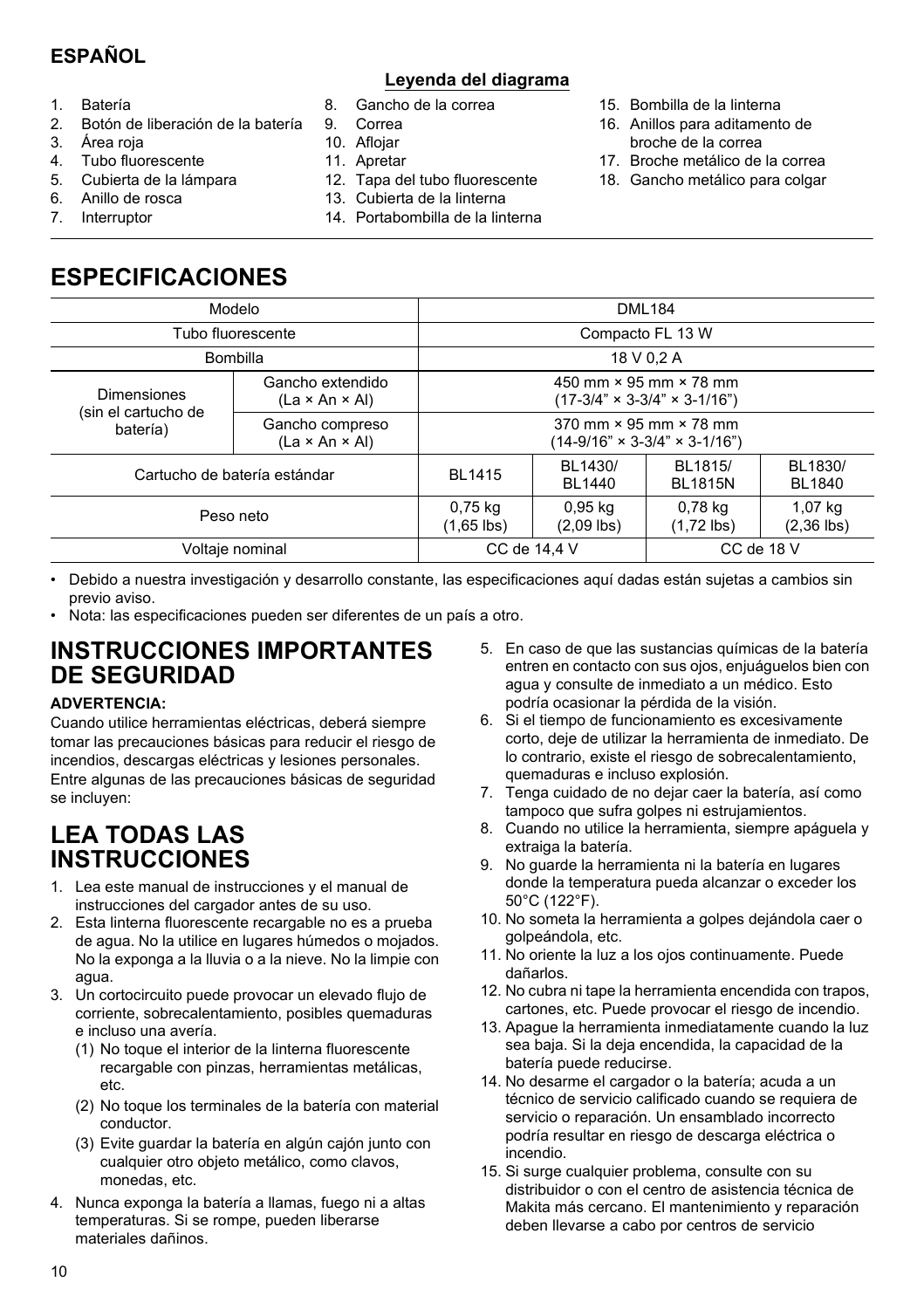autorizados por Makita para mantener la seguridad y fiabilidad del producto.

16. Si nota sobrecalentamiento en la herramienta, o ésta no funciona correctamente, consulte a su distribuidor o centro de servicio Makita más cercano.

### **GUARDE ESTAS INSTRUCCIONES.**

## **DESCRIPCIÓN DEL FUNCIONAMIENTO**

#### **Carga**

Recargue la batería con el cargador Makita antes de usar. La tabla a continuación indica el tiempo de operación en una sola carga.

|               |         | Batería        | Temps de fonctionnement |                     |  |
|---------------|---------|----------------|-------------------------|---------------------|--|
| Modelo        | Voltaje |                | Tubo<br>fluorescente    | Bombilla            |  |
|               |         | <b>BL1815</b>  | Apróx.<br>120 min       | Apróx.<br>320 min   |  |
|               | 18 V    | <b>BL1815N</b> | Apróx.<br>150 min       | Apróx.<br>400 min   |  |
|               | 14,4 V  | <b>BL1830</b>  | Apróx.<br>260 min       | Apróx.<br>700 min   |  |
| <b>DML184</b> |         | <b>BL1840</b>  | Apróx.<br>360 min       | Apróx.<br>980 min   |  |
|               |         | <b>BL1415</b>  | Apróx.<br>120 min       | Apróx.<br>370 min   |  |
|               |         | <b>BL1430</b>  | Apróx.<br>260 min       | Apróx.<br>800 min   |  |
|               |         | <b>BL1440</b>  | Apróx.<br>410 min       | Apróx.<br>1 260 min |  |

#### **Instalación o desinstalación de la batería (Fig. 1)**

- Siempre apague la herramienta antes de insertar o retirar la batería.
- Para extraer la batería, deslice hacia abajo el botón blanco de liberación de la batería sobre la parte frontal de la misma y retírela de la herramienta.
- Para insertar la batería, alinee la lengüeta sobre la batería con la ranura en la carcasa y deslícela en su lugar. Insértela completamente hasta que quede firmemente sujeta y se bloquee con un clic. Si puede ver la parte roja de la zona superior del botón, significa que el cartucho no está completamente bloqueado. Insértelo completamente hasta que la parte roja quede oculta. De lo contrario, el cartucho puede desprenderse accidentalmente de la herramienta y causar lesiones al operario o a alguna persona que se encuentre cerca.
- Evite la aplicación de fuerza al insertar la batería. Si la batería no se desliza al interior fácilmente, es debido a que no se está insertando correctamente.

#### **Modos del interruptor (Fig. 2)**

En primer lugar, presione el interruptor para encender sólo la linterna fluorescente.

En segundo lugar, si presiona el interruptor de nuevo, la linterna fluorescente vuelve a apagarse y sólo la luz de la linterna en el extremo superior se enciende.

En tercer lugar, presione el interruptor para apagar la luz de la linterna.



## **MONTAJE**

#### **Reemplazo del tubo fluorescente (Fig. 3) PRECAUCIÓN:**

- No someta el tubo fluorescente a golpes ni lo estropee. El cristal podría romperse y se podrían ocasionar graves lesiones personales.
- No toque el tubo fluorescente mientras esté en uso o inmediatamente después de haberse apagado. Puede quemarse.
- Asegúrese siempre que la batería haya sido extraída antes de reemplazar el tubo fluorescente o al realizar cualquier operación de mantenimiento.
- 1. Afloje el anillo de rosca por completo.
- 2. Tire de la cubierta de la lámpara en línea recta para sacarla de la unidad principal.
- 3. Inserte el tubo fluorescente en la herramienta.
- 4. Tire del tubo fluorescente.

Luego reemplace con un tubo fluorescente nuevo de Makita.

Siga el procedimiento a continuación para volver a ensamblar la linterna.

- 1. Retire la cubierta de la cabeza al girar en sentido contrario a las agujas del reloj.
- 2. Inserte la cubierta de la lámpara de forma que las aberturas de la cubierta de la lámpara encajen en el saliente de la herramienta.
- 3. Inserte el tubo fluorescente en la herramienta.
- 4. Apriete firmemente el anillo de rosca.

#### **Reemplazo de la bombilla de la linterna (Fig. 4, 5 y 6)**

#### **PRECAUCIÓN:**

- La bombilla está muy caliente inmediatamente después de su uso. Espere hasta que se enfríe la bombilla antes de intentar sustituirla.
- Utilice siempre sólo la bombilla que se especifica para DML184.